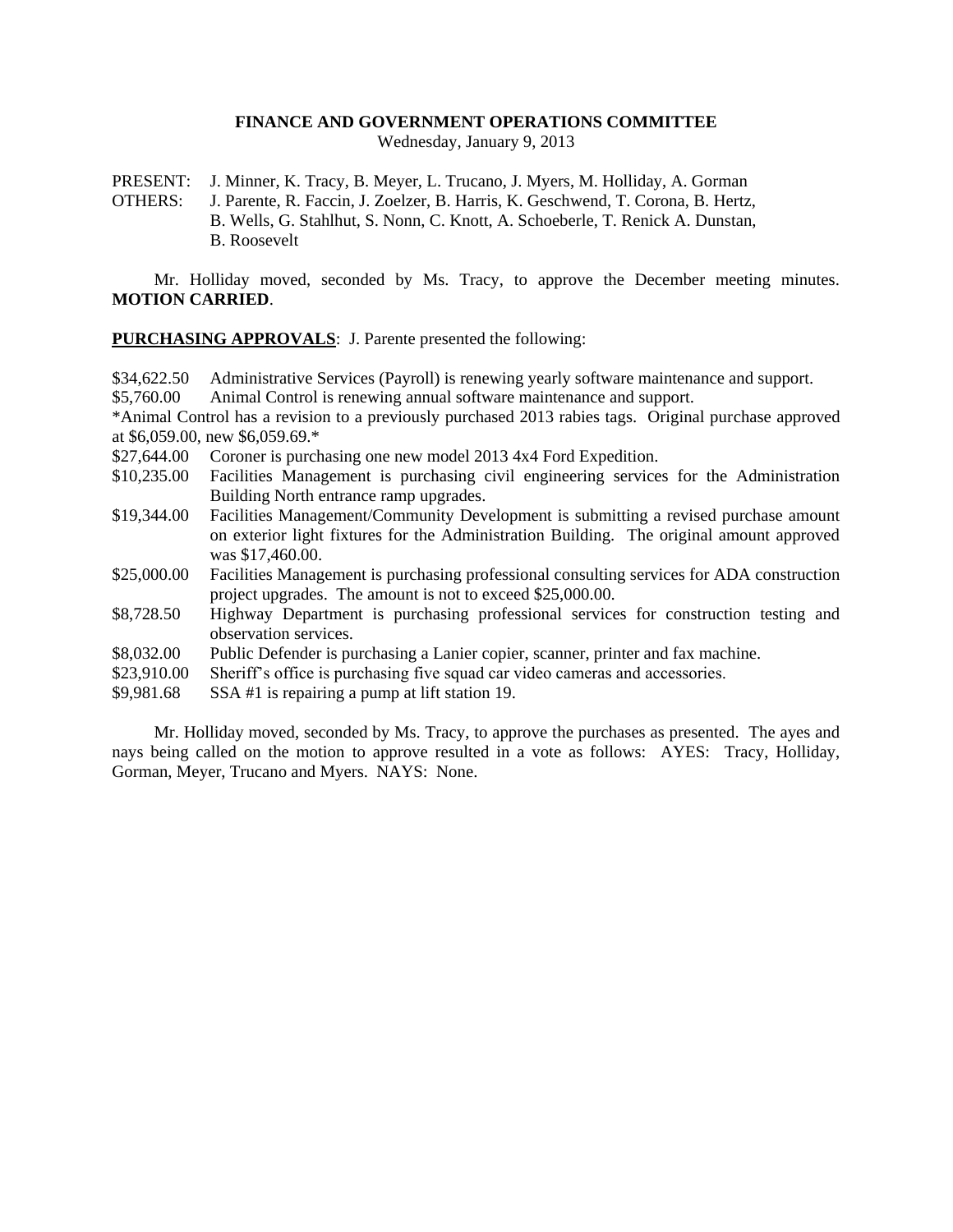## **RESOLUTIONS**:

- 1. Resolution to Award Contract for One New Model Year 2013 Ford Expedition Extended 4x4 for the Madison County Highway Department.
- 2. Resolution to Purchase One New Model Year 2013 Police Interceptor Utility Vehicle and Nine New Model Year 2013 Police Interceptor Sedan Replacement Vehicles for the Madison County Sheriff's Office.
- 3. A Resolution to Award Contract for Printed Return Address Envelopes.

Ms. Tracy moved, seconded by Ms. Gorman, to approve the resolutions as presented. The ayes and nays being called on the motion to approve resulted in a vote as follows: AYES: Tracy, Holliday, Gorman, Meyer, Trucano and Myers. NAYS: None.

1. A Resolution Authorizing a Grant for Yearly Funding to the Madison County Soil and Water Conservation District

Mr. Meyer moved, seconded by Ms. Gorman, to approve the resolution as presented. The ayes and nays being called on the motion to approve resulted in a vote as follows: AYES: Holliday, Gorman, Meyer, Trucano and Myers. NAYS: None. ABSTAIN: Tracy.

**MOTEL TAX**: R. Faccin submitted the following:

Months Collected: September, October and November 2012

| Total Amt Collected:              | \$1,949.65 |
|-----------------------------------|------------|
| 5% Admin Withheld:                | \$97.48    |
| Amt to be distributed:            | \$1,852.17 |
| Amt to Greater Alton/Twin Rivers: | \$926.08   |
| Amt to SW Illinois Tourism:       | \$926.08   |

Mr. Holliday moved, seconded by Ms. Tracy to approve the motel tax as presented. The ayes and nays being called on the motion to approve resulted in a vote as follows: AYES: Tracy, Holliday, Gorman, Meyer, Trucano and Myers. NAYS: None.

**REFUNDS**: R. Faccin submitted the following:

\$133.66 Refund issued from SSA #1 payable to an individual, due to a change in customer status.

- \$29.65 Refund issued from SSA #1 payable to an individual, due to an overpayment at closing.
- \$410.00 22 checks issued from Animal Control to individuals for refund on overpayment on registration fees.

Ms. Tracy moved, seconded by Ms. Gorman, to approve the refunds as presented. The ayes and nays being called on the motion to approve resulted in a vote as follows: AYES: Tracy, Holliday, Gorman, Meyer, Trucano and Myers. NAYS: None.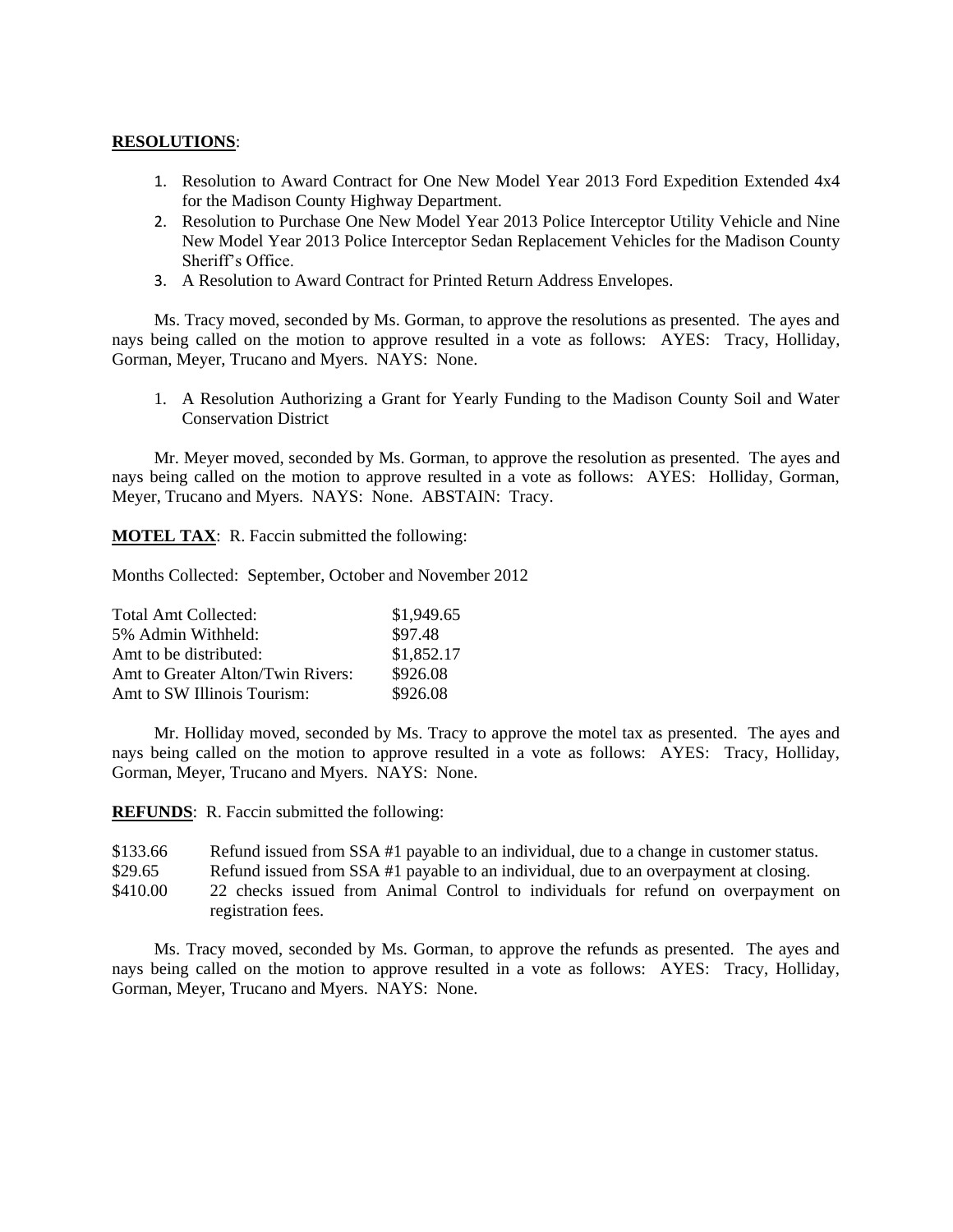## **APPROPRIATION RESOLUTIONS**: R. Faccin submitted the following:

1. Immediate Emergency Appropriation-2012 Enhanced Drug Court Treatment Grant.

Mr. Meyer moved, seconded by Mr. Holliday, to approve the appropriation as presented. The ayes and nays being called on the motion to approve resulted in a vote as follows: AYES: Tracy, Holliday, Gorman, Meyer, Trucano and Myers. NAYS: None.

1. FY 2012 Re appropriations to FY 2013 Budget.

Ms. Tracy moved, seconded by Mr. Meyer, to approve the re appropriation as presented. The ayes and nays being called on the motion to approve resulted in a vote as follows: AYES: Tracy, Holliday, Gorman, Meyer, Trucano and Myers. NAYS: None.

- 1. FY 2013 Immediate Emergency Appropriation-2012 Law Enforcement Camera Grant.
- 2. FY 2013 Immediate Emergency Appropriation-2013 Adult Redeploy Grant.

Mr. Holliday moved, seconded by Ms. Tracy, to approve the appropriations as presented. The ayes and nays being called on the motion to approve resulted in a vote as follows: AYES: Tracy, Holliday, Gorman, Meyer, Trucano and Myers. NAYS: None.

R. Faccin submitted the Summary Report of Claims and Transfers for December and a revised report for November.

Ms. Tracy moved, seconded by Ms. Gorman, to approve both reports as presented. The ayes and nays being called on the motion to approve resulted in a vote as follows: AYES: Tracy, Holliday, Gorman, Meyer, Trucano and Myers. NAYS: None.

T. Corona presented the following resolution:

1. An Ordinance Amending Chapter 55 Madison County Food Sanitation Ordinance.

Discussion was held among the committee regarding the ordinance.

Mr. Holliday moved, seconded by Ms. Tracy, to approve the amending of the ordinance as presented. The ayes and nays being called on the motion to approve resulted in a vote as follows: AYES: Tracy, Holliday, Gorman, Trucano and Myers. NAYS: Meyer.

## **SAFETY AND RISK MANAGEMENT**:

A. Schoeberle presented the following:

- 1. Report of Claims above \$5,000.00 paid by Risk Management.
- 2. Madison County Open Liability Claims.

Ms. Tracy moved, seconded by Mr. Meyer, to approve the reports as presented. The ayes and nays being called on the motion to approve resulted in a vote as follows: AYES: Tracy, Holliday, Gorman, Meyer, Trucano and Myers. NAYS: None.